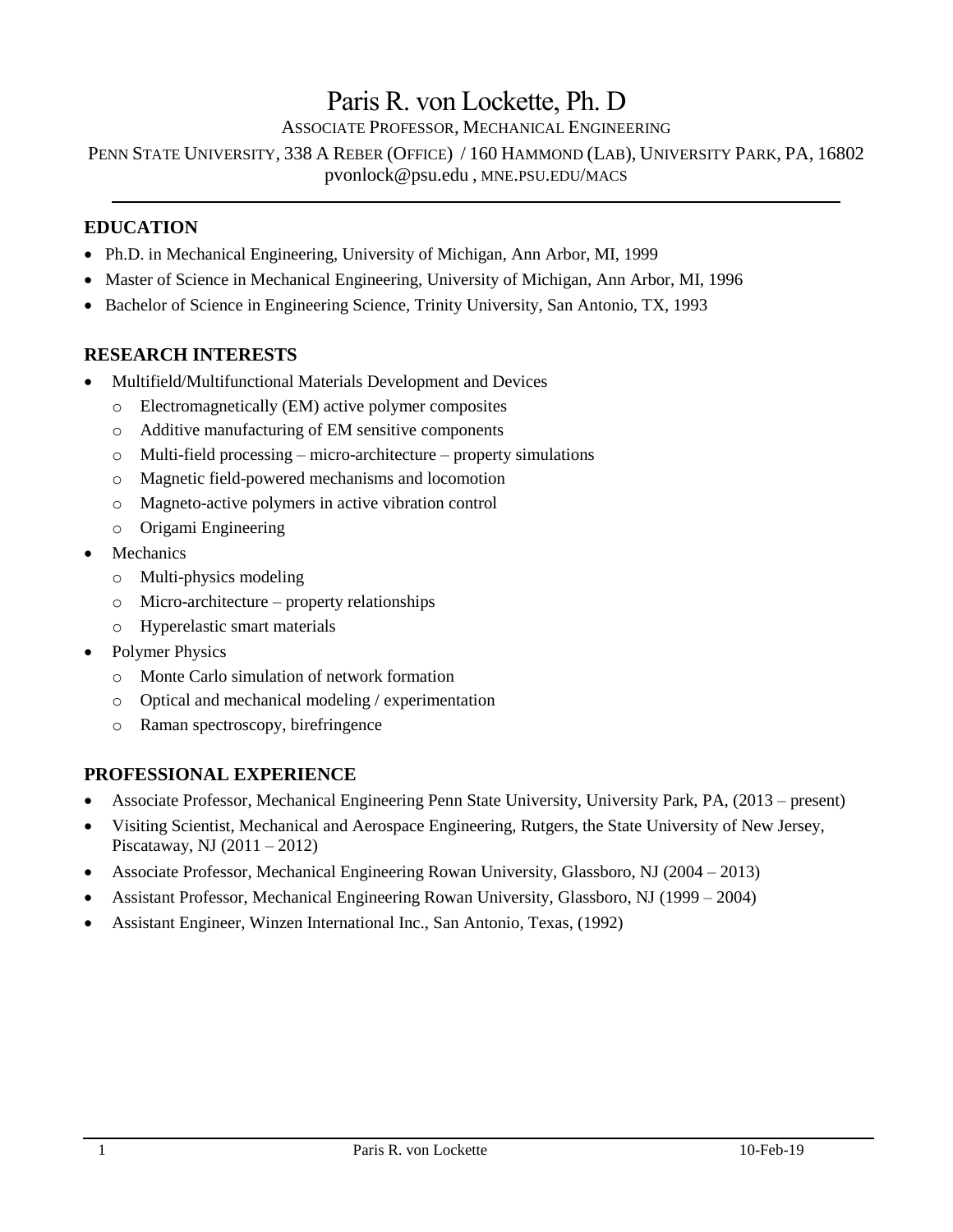### **GRANTS AND FUNDING**

- Funding Total: \$6.5M (\$1.5M Share)
- NSF Subtotal: \$4.9M (Includes \$2.6M Research/\$1.3M Education/\$0.9M Equipment)
- G28. "Multi-material properties via multi-field processing on a single constituent set", NSF CMMI-176218, \$496,743, Paris von Lockette (PI), (2018 – 2021).
- G27. "Multifunctional origami structures Advancing the emerging frontier of active compliant mechanisms", NSF-EFRI-ODISSEI 1240459, \$2,000,000, P. von Lockette (co-PI), (2012 – 2017).
- G26. "Improving Problem-based Learning in a Large Junior-Level Mechanical Design Course," The Leonhard Center for Enhancement of Engineering Education, Penn State. \$40,000.00, von Lockette, P. R. (co-PI),  $(2015 - 2016)$ .
- G25. "MRI R2: Acquisition of a Four Circle X-Ray Diffractometer for Use in Undergraduate Materials Research and Education", NSF DMR-0960003 , \$263,000, (2010 – 2012), Paris von Lockette (co-PI)
- G24. "MRI-R2: Acquisition of an X-ray Computed Tomography System", NSF CMMI-0959415, \$296,650, Paris von Lockette (co-PI), (2010 – 2012).
- G23. "Magneto-Mechanical Coupling in Isotropic vs. Anisotropic, Hard- vs. Soft-Magnetic Magnetorheological Elastomers (MREs)", NSF CMMI – 0927326, \$78,000, P. von Lockette (PI), (2010  $-2012$ ).
- G22. "STEM Academy at Rowan (STAR) Program", Rowan University Non-Salary Faculty Grant Competition, \$12,000, P. von Lockette (PI), (2009 – 2011).
- G21. "S-STEM: Scholarships to Enhance the High-Tech Workforce of Southern New Jersey", NSF DUE-0806600, P. von Lockette (co-PI), \$600,000, (2008 – 2013).
- G20. "Investigation of Production Methods for DCG Holograms", RL Associates, Inc. Chester, PA, \$6500, P. von Lockette (PI), (2012 – 2013).
- G19. "Acquisition of a Clustered Computing System for Multidisciplinary Use", Dean's Indirect Award, \$19,000, P. von Lockette (PI), (2011 – 2012).
- G18. "MRI: Acquisition of a wavelength dispersive x-ray fluorescence spectrometer for use in undergraduate materials science and forensic research and education", NSF DMR-0821406 ,\$227,422, 7/08 – 8/09, Paris von Lockette (Co-PI)
- G17. "Strengthening of Aramid Fiber Composites", Absecon Mills, Cologne, NJ, \$10,000, 8/08 5/09, Paris von Lockette (PI)
- G16. "Formation of Atmospheric Ice Clouds for Laser Attenuation Experiments", Paris von Lockette (PI), RL Associates, Inc., Chester, PA, \$5,000, 08/07 – 05/08.
- G15. "Development of a Fog Chamber of Laser Attenuation Experiments", Paris von Lockette (PI), RL Associates, Inc., Chester, PA, \$5,000, 08/05 – 05/06.
- G14. "Development of a Tunable Optical Filter", Paris von Lockette (PI), RL Associates, Inc., Chester, PA, \$5000, 8/03 – 5/04.
- G13. "NSF REU in Pollution Prevention and Sustainability", NSF, Paris von Lockette (Senior Personnel),  $$240,513, 03/04 - 02/07.$
- G12. "NSF CCLI Digital Imaging Across the Curriculum", NSF, Paris von Lockette, (Senior Personnel),  $$221,466,03/03-02/06.$
- G11. "NJ State Initiative on Science and Technical Research Materials Outreach and Education", New Jersey Commission on Science and Technology, Paris von Lockette (PI), \$50,000, 9/02 – 8/05.
- G10. "MRI: Acquisition of an Atomic Force Microscope for Research and Education", NSF DMR-0216795, Paris von Lockette (PI), \$153,000, 9/02 – 8/03.
- G9. "Development of Computational Materials Science Laboratory at Rowan University", Sun Microsystems Educational Equipment Grant, Paris von Lockette (PI), \$12,000, 2/02.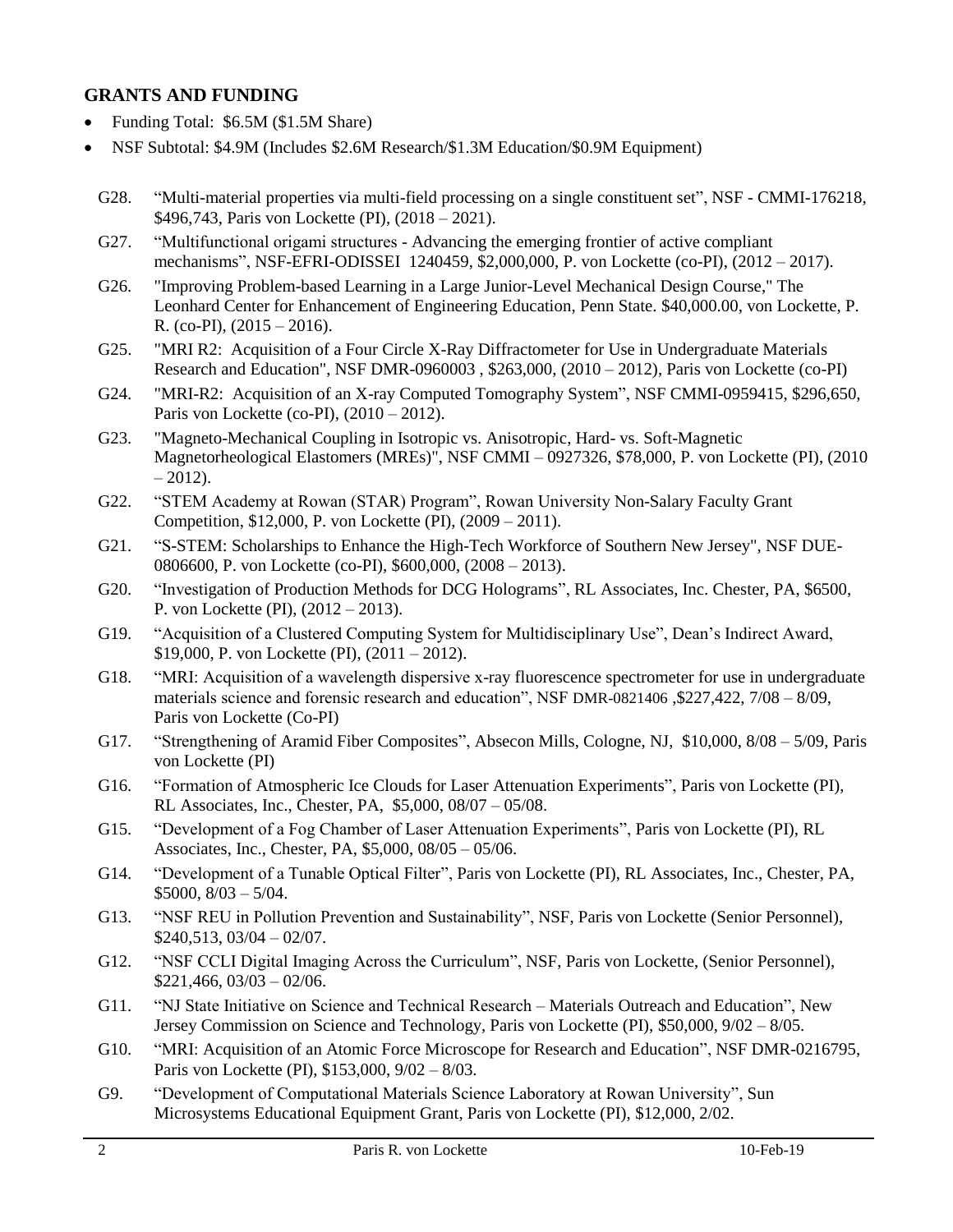- G8. "Virtual Synthesis Techniques: Monte-Carlo Optimization of Polymer Networks", Lindback Foundation, Paris von Lockette (PI), \$14,000, 8/01 – 7/02.
- G7. "Hands-On Learning in an Interdisciplinary Materials Science Curriculum", NSF DUE-0126657, Paris von Lockette (co-PI), \$68,000, 06/01 – 05/03.
- G6. "Center for Materials Research: Materials Science Research and Education at Rowan University", New Jersey High-Tech Workforce, Paris von Lockette (co-PI), 09/01 – 08/04, \$1,400,000.
- G5. "Hands on the Human Body", NSF Award No. DUE-0088437, Paris von Lockette (senior personnel),  $06/01 - 05/03$ , \$162,000.
- G4. "Design of Elastomeric-Piezoceramic Smart Structures for Use as Tunable Resonators", P. von Lockette (PI), NSF CMS-0116240, 09/01 – 08/02, \$84,820.
- G3. "Visual Beams for Statics and Solid Mechanics", P. von Lockette (co-PI), NSF DUE-087683, 12/00 12/02, \$40,000.
- G2. "Development of Smart Rubber Active Motor Mount", P. von Lockette (co-PI), Continental Tire, Germany, 6/00 – 5/01, \$5,000.
- G1. "Acquisition of Two Applied Test Systems, Series 2330 Creep Machines", Mobil Technology Company, P. von Lockette (co-PI), 05/99, \$29,300.

# **PUBLICATIONS**

### REFEREED JOURNAL ARTICLES

- J22. Breznak, C., and vonLockette, P. (2019) "Three-Dimensional Printing of Magnetic Data Storage Structures", *MRS Advances*, available currently online only.
- J21. Erol, A., Ahmed, S., Ouanies, Z., and von Lockette, P. (2019) "A microstructure-based approach to modeling electrostriction that accounts for variability in spatial locations of domains", *Journal of the Mechanics and Physics of Solids*, **124**.
- J20. Butler, J., Bowen, L., Wilcox, E., Shrager, A., Frecker, M., von Lockette, P., Simpson, T. W., Lang, R. J., Howell L.L., and Magleby, S.P. (2018) "A Model for Multi-Input Mechanical Advantage in Origami-Based Mechanisms", *Journal of Mechanisms and Robotic,* **10**:6.
- J19. Cowan, B., von Lockette, P. (2017), "Fabrication, characterization, and heuristic trade space exploration of magnetically actuated Miura-Ori origami structures", *Smart Materials and Structures*, **26**:4.
- J18. Bowen, L., K. Springsteen, S. Ahmed, E. Arrojado, M. Frecker, T. Simpson, Z. Ounaies, and P. VonLockette (2017), "Design, fabrication, and modeling of an electric-magnetic self-folding sheet", *ASME Journal of Mechanisms and Robotics*, **9**:2.
- J17. Breznak, C. and P. VonLockette (2017), "Anisotropic Magnetic Fibers Produced *via* a Magnetic Drawing Process", *MRS Advances*, **2**:16.
- J16. Breznak, C. and P. VonLockette (2016), "Evolution of the magnetization response of magneto-active elastomers made with hard-magnetic M-type barium hexaferrite particles"*, MRS Advances*, **1**:1.
- J15. Crivaro,A., Sheridan, R., Frecker,M., Simpson, T., and P. vonLockette (2016), "Bistable compliant mechanism using magneto active elastomer actuation", *Journal of Intelligent Material Systems and Structures*, **27**:15.
- J14. Bowen, L., Springsteen, K., Feldstein, H., Frecker, M., Simpson, T.W., and von Lockette, P. (2015), "Development and Validation of a Dynamic Model of Magneto-Active Elastomer Actuation of the Origami Waterbomb Base", *Journal of Mechanisms and Robotics*, **7**:1.
- J13. Sheridan, R. Roche, J., Lofland, S.E., and von Lockette P. (2014), "Numerical simulation and experimental validation of the large deformation bending and folding behavior of magneto-active elastomer composites", *Smart Materials and Structures*: *Special Issue on Origami Engineering*, **23**:9.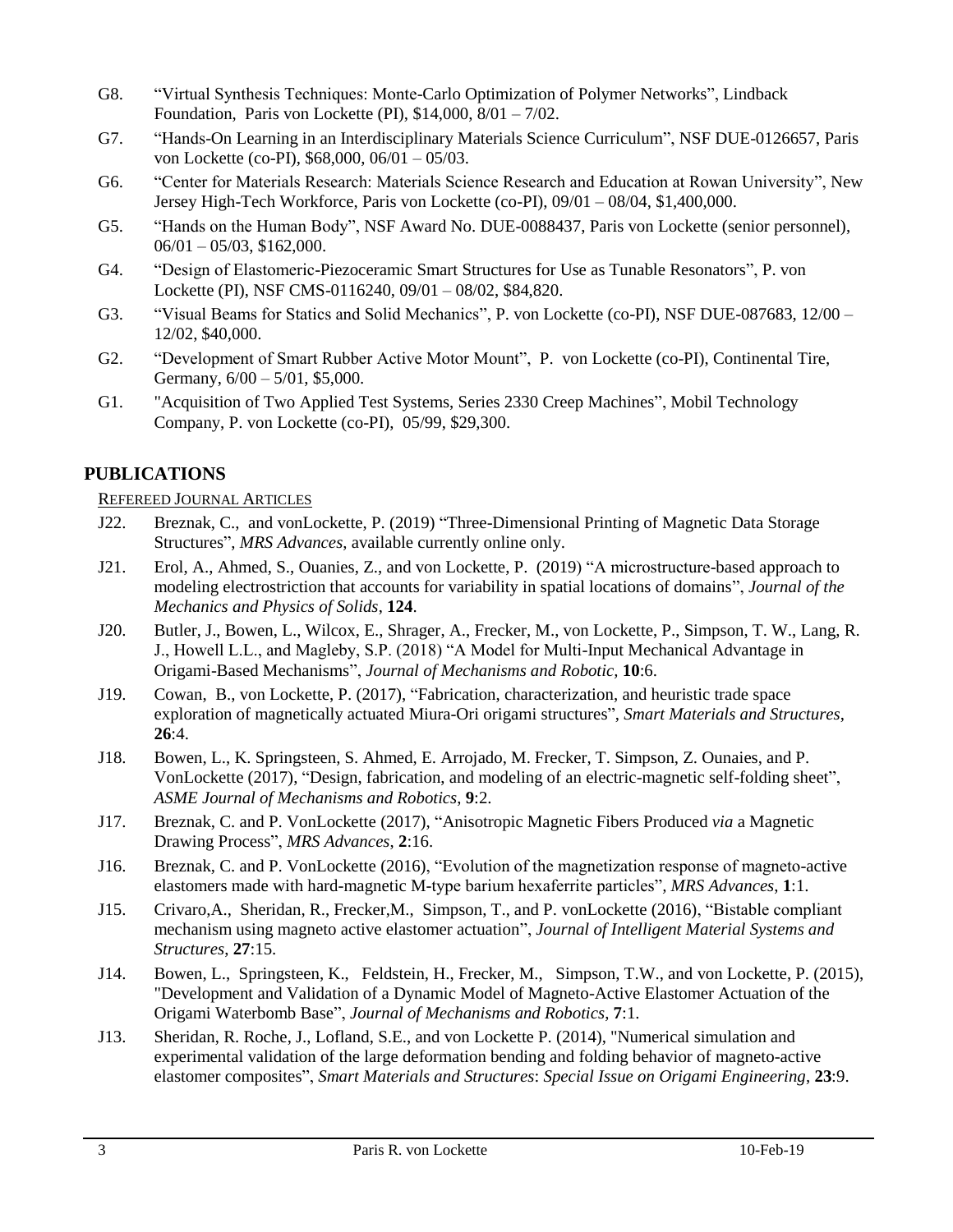- J12. Anderson, K., Bravoco, R., Hargrave, W., Roche, J., von Lockette, P. and Lofland, S.E. (2015)",Dynamic shear response of hard versus soft magnetic magnetoactive elastomers", *Smart Materials and Structures,* **24**:2.
- J11. von Lockette, P. Lofland, S., Mineroff, J., Roche, J., Babock, M. (2011) "Investigating new symmetry classes in magneto-rheological elastomers: cantilever bending behavior", *Smart Materials and Structures*, **20**:10.
- J10. Dahm, K., Riddell, W., Constans, E., Courtney, J., Farrell, S., Harvey, R., Jansson, P., von Lockette, P. (2009), "Implementing the converging – diverging model of design in a sequence of sophomore projects", *Advances in Engineering Education*, **1**:3.
- J9. von Lockette, P., Lofland, S., Koo, J, Kadlowec, J, Dermond, M (2008) "Dynamic characterization of bimodal particle mixtures in silicone rubber magnetorheological materials", *Polymer Testing* **27**:8.
- J8. Riddell, W., Courtney, J., Constans, E., Dahm, K., Harvey, R., von Lockette, P. (2008) "Connections between engineering design and technical writing in an integrated instructional setting", *Design Principles and Practices,* **2**:4.
- J7. von Lockette, P. (2008), "Examination of the effects of computationally determined network topology on an analytical constitutive model for bimodal elastomers", *Polymer,* **49**:23.
- J6. Kadlowec, J., Bhatia, K., Chandrupatla, T., Chen, J., Constans, E., Hartman, H., Marchese, A., von Lockette, P., Zhang, H. (2007) "Design integrated in the mechanical engineering curriculum: Assessment of the engineering clinics", *ASME Journal of Mechanical Design*, **129**:7.
- J5. Jahan, K., Chen, J., Mandayam, S., Krchnavek, R., Sukumaran, B., Mehta, Y., Kadlowec, J., von Lockette, P., Polikar, R. (2004) "Digital imaging experiences for undergraduate engineering students", *World Transactions on Engineering and Technology Education,* **3**:2.
- J4. von Lockette and E.M. Arruda (2002), "Mesoscale modeling of bimodal elastomer networks: Mechanical and optical theory and results" *Macromolecules,* **35**:18.
- J3. von Lockette, P., and Arruda, E.M. (2001) "Computational annealing of simulated bimodal networks", *Computational and Theoretical Polymer Science*, **11:**6.
- J2. von Lockette, P., and Arruda, E.M. (1999) "A network description of the non-Gaussian stress-optic and Raman scattering responses of elastomer networks", *Acta Mechanica* **134:**1.
- J1. von Lockette, P. and E. M Arruda (1999) "Topological studies of bimodal networks", *Macromolecules*  **32:**6.

### TECHNICAL CONFERENCE PROCEEDINGS AND/OR PRESENTATIONS

- TC26. Erol, A., Frecker, M., von Lockette, P. (2018) "Multi-field, Multi-layer, and Segmented Composite Beam Optimization for Shape, Work, and Cost", to be presented at *ASME International Mechanical Engineering Congress & Exposition (IMECE)*. Pittsburgh, PA. IMECE2019-89910.
- TC25. Erol, A., Frecker, M. von Lockette, P. (2018) "A Microstructure-Based Modeling Approach for Electrostriction in Relaxor Ferroelectrics", to be presented at *ASME International Mechanical Engineering Congress & Exposition (IMECE)*. Pittsburgh, PA. IMECE2019-89912.
- TC24. Masud, M.A.A., Ounaies, Z., von Lockette, P. (2018) "Multi-Field Processing of Micro-platelets for Magneto-Active Applications", in *Proceedings of the ASME 2018 Conference on Smart Materials Adaptive Structures and Intelligent Systems*. San Antonio, TX, SMASIS2018-8080.
- TC23. Erol, A., von Lockette, P., Frecker, M. (2018) "Parameter Study of a Multi-Field Actuated, Multilayered, Segmented Flexible Composite Beam, in *Proceedings of the ASME 2018 Conference on Smart Materials Adaptive Structures and Intelligent Systems*. San Antonio, TX, SMASIS2018-8215.
- TC22. Wei Zhang; Anil Erol; Saad Ahmed; Sarah Masters; Paris von Lockette; Zoubeida Ounaies; Mary Frecker (2017) Finite Element Analysis of Electroactive and Magnetoactive Coupled Behaviors in Multi-Field Origami Structures in *Proceedings of the ASME 2017 Conference on Smart Materials Adaptive Structures and Intelligent Systems*. Snowbird, UT, SMASIS2017-3850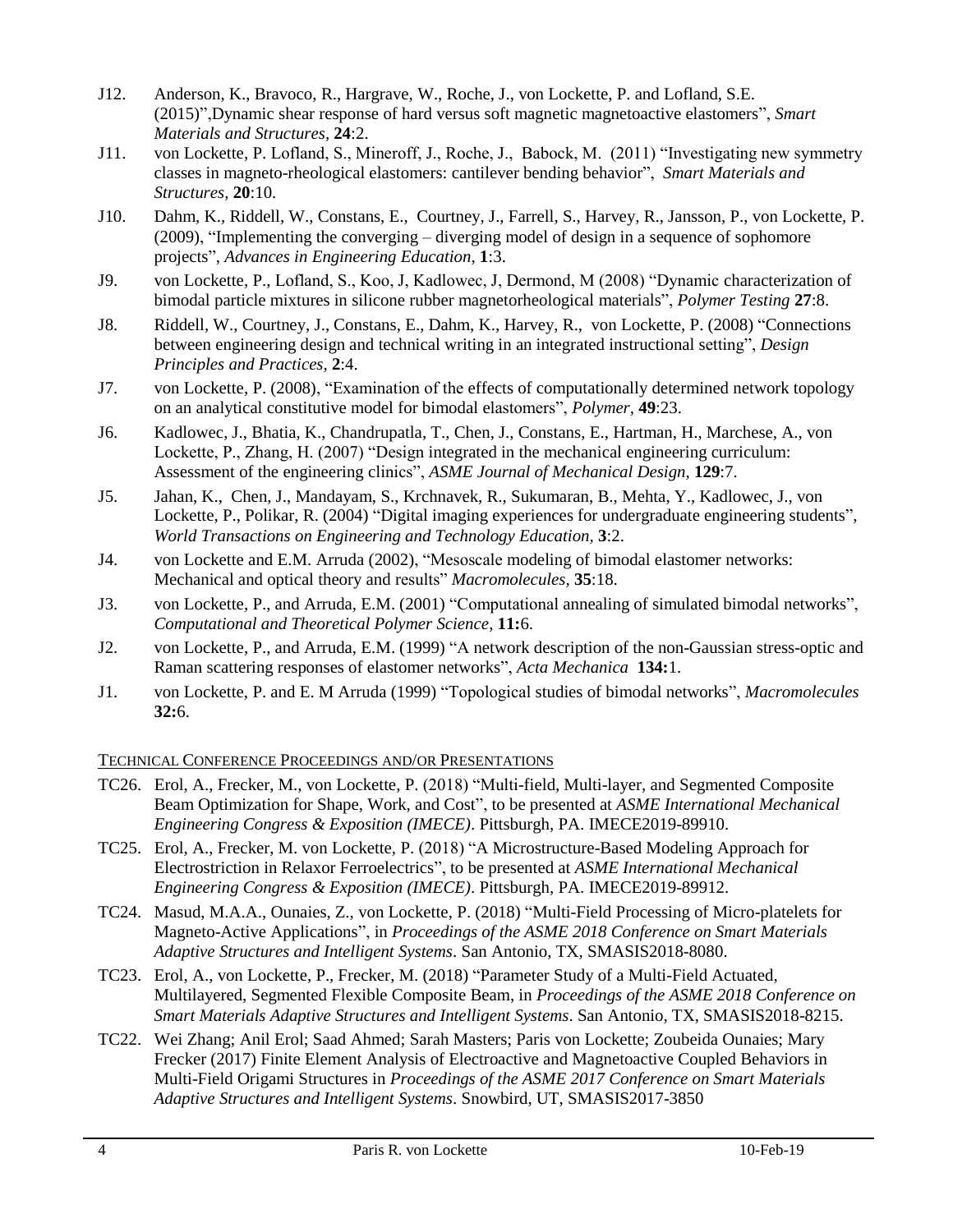- TC21. Anil Erol; Saad Ahmed; Paris von Lockette; Zoubeida Ounaies (2017) Analysis of Microstructure-Based Network Models for the Nonlinear Electrostriction Modeling of Electro-Active Polymers, in *Proceedings of the ASME 2017 Conference on Smart Materials Adaptive Structures and Intelligent Systems*. Snowbird, UT, SMASIS2017-3979.
- TC20. Md Abdulla Al Masud; Noel D'Souza; Paris von Lockette; Zoubeida Ounaies (2017) On the Dielectrophoretic and Magnetic Alignment of Magnetoactive Barium Hexaferrite-PDMS Nanocomposites , in *Proceedings of the ASME 2017 Conference on Smart Materials Adaptive Structures and Intelligent Systems.* Snowbird, UT, SMASIS2017-3988.
- TC19. Cowan, B. and vonLockette, P. (2017) Trade Space Exploration of a Magnetically Actuated Miura-Ori Structure, *Proceedings of the ASME 2017 Conference on Smart Materials Adaptive Structures and Intelligent Systems*. Snowbird, UT, SMASIS2017- 3867.
- TC18. Rodriguez-Aurelio, M. and P. von Lockette (2017) Evolution of texture in the fabrication of magnetoactive elastomers. in *Proceedings of the ASME 2017 Conference on Smart Materials, Adaptive Structures, and Intelligent Systems.* Snowbird, UT: ASME.
- TC17. Anil Erol, Sarah Masters, Paris von Lockette and Zoubeida Ounaies (2016) On the Modeling and Experimental Validation of Multi-Field Polymer-Based Bimorphs. in *Proceedings of the ASME 2016 Conference on Smart Materials, Adaptive Structures and Intelligent Systems*. Stowe, VT., SMASIS2016-9178.
- TC16. Elaine Sung, Anil Erol, Mary Frecker and Paris von Lockette (2016) Characterization of Self-Folding Origami Structures Using Magneto-Active Elastomers, *Proceedings of the ASME 2016 International Design Engineering Technical Conferences and Computers and Information in Engineering Conference*, Charlotte, NC, DETC2016-59919.
- TC15. Carlye Lauff; Timothy W. Simpson; Mary Frecker; Zoubeida Ounaies; Saad Ahmed; Paris von Lockette; Rebecca Strzelec; Robert Sheridan; Jyh-Ming Lien (2014) Differentiating Bending From Folding in Origami Engineering Using Active Materials , *Proceedings ASME. 46377; Volume 5B: 38th Mechanisms and Robotics Conference*, Buffalo, NY, DETC2014-34702.
- TC14. Sheridan, R., Tedesco, C., von Lockette, P. and Frecker, M. (2014) Modeling Magneto Active Composites Using the Finite Element Method. *Proceedings of the ASME 2014 Conference on Smart Materials Adaptive Structures and Intelligent Systems.*Newport, RI, SMASIS2014-7705.
- TC13. von Lockette, P. R. (2014) Fabrication and Performance of Magneto-active Elastomer Composite Structures. *Proceedings of the ASME 2014 Conference on Smart Materials, Adaptive Structures, and Intelligent Systems*. New Port, RI, SMASIS2014-7590.
- TC12. vonLockette, P., Sheridan, R, Folding Actuation and Locomotion in Novel Magneto-Active Elastomer (MAE) Composites, *Proceedings of the ASME 2013 Smart Materials, Adaptive Structures, and Intelligent Systems Conference*, Snowbird, UT, SMASIS2013-3222
- TC11. vonLockette, PR, Sheridan, R (2013) "Folding Actuation and Locomotion in Novel Magneto-Active Elastomer (MAE) Composites", *Proceedings of the ASME 2013 Smart Materials, Adaptive Structures, and Intelligent Systems Conference*, Snowbird, UT, SMASIS2013-3222
- TC10. Saad Ahmed; Carlye Lauff; Adrienne Crivaro; Kevin McGough; Robert Sheridan; Mary Frecker; Paris von Lockette; Zoubeida Ounaies; Timothy Simpson; Jyh-Ming Lien; Rebecca Strzelec, (2013) "Multi-Field Responsive Origami Structures: Preliminary Modeling and Experiments", *Proceedings of the ASME. 55942; Volume 6B: 37th Mechanisms and Robotics Conference*, Portland, Oregon, DETC2013- 12405.
- TC9. von Lockette, P. (2012) Actuation Behavior in Patterned Magnetorheological Elastomers: Simulation, Experiment, and Modeling, *Proceedings of the 2012 Smart Materials, Adaptive Structures, and Intelligent Systems Conference*, Stone Mountain, GA, SMASIS2012- 8143.
- TC8. von Lockette, P., Lofland, S. (2011) "Role of magnetization anisotropy in the active behavior of magnetorheological elastomers", *Proceedings of the 2011 Smart Materials, Adaptive Structures, and Intelligent Systems Conference*, Scottsdale, AZ, SMASIS2011-5115.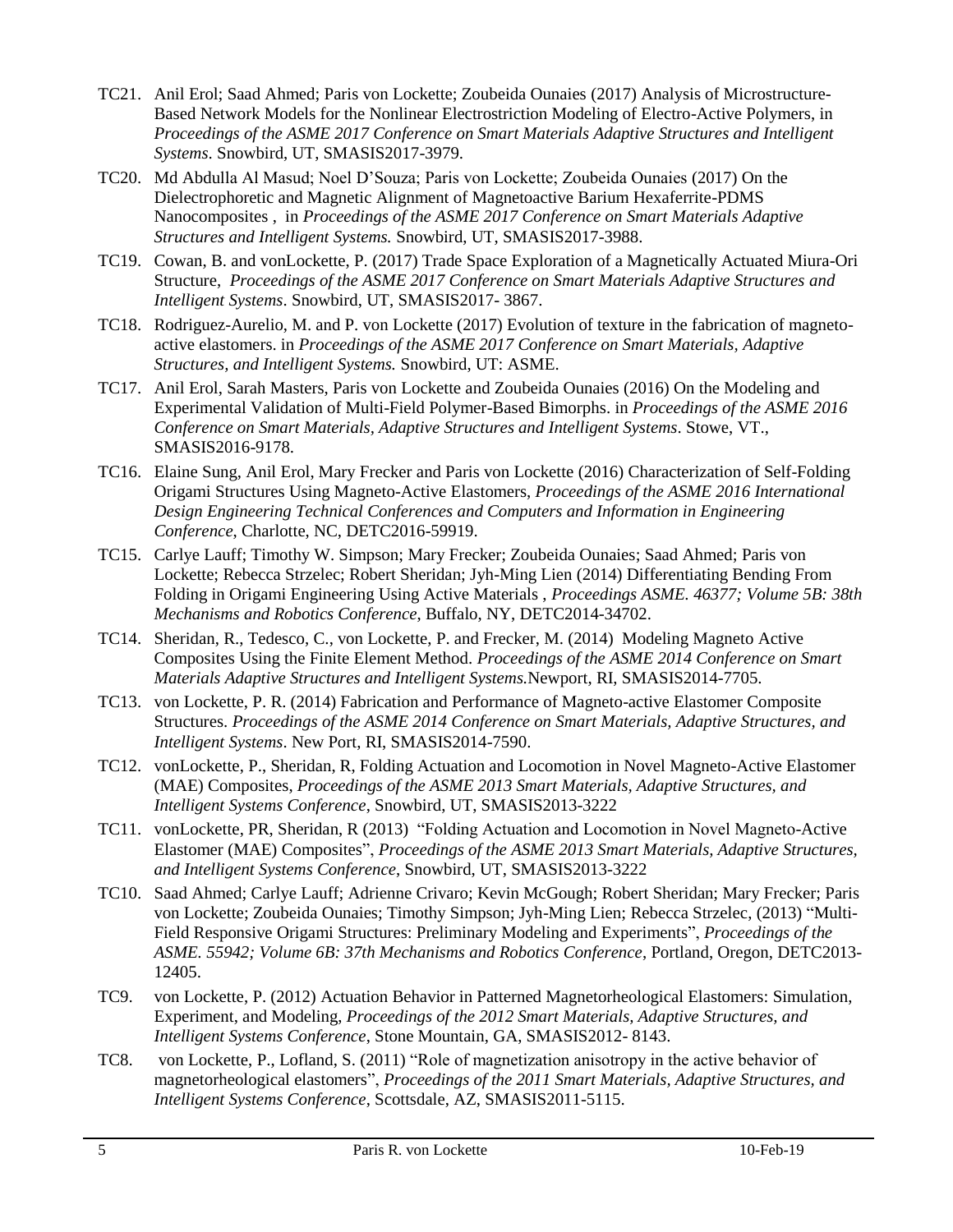- TC7. von Lockette, P., Lofland, S., Biggs, J. (2009) "Investigating New Symmetry Classes for the Next Generation of Magneto Rheological Elastomers", *Proceedings of the 2009 Smart Materials, Adaptive Structures, and Intelligent Systems Conference*, Oxnard, CA, SMASIS2009-1310.
- TC6. von Lockette, P., Koo, J-H., Kadlowec, J. (2006) "Particle Mixtures in Magnetrheological Elastomers", Proceedings Volume 6170, Smart Structures and Materials 2006: Active Materials: Behavior and Mechanics, SPIE Smart Structures and Materials + Nondestructive Evaluation and Health Monitoring, San Diego, CA, 61700T.
- TC5. P. von Lockette , J-H Koo, J. Kadlowec, (2005) "Development of Tunable Vibration Absorbers Using Magnetrheological Elastomers", *Proceeding of the 2005 ACS Rubber Division Technical Meeting,* Pittsburg, PA, Paper# 86.
- TC4. von Lockette, P., (2002) "Incorporating Network Morphology into a Network Constitutive Model", Society of Engineering Science Conference, Pennsylvania State University, PA.
- TC3. von Lockette, P. and Arruda, E.M. "Statistical and Computational Modeling of Bimodal Elastomer Networks", Society of Engineering Science Conference, University of South Carolina, SC.
- TC2. von Lockette, P. and Arruda, E.M. (1998) "Computer Simulations of Bimodal Networks", Society of Engineering Science Conference, University of Washington.
- TC1. von Lockette, P. and Arruda, E.M. (1997) "Stress-Optical Behavior of Inhomogeneously Deformed Bimodal Elastomer Materials", The Institute of Materials: Deformation Fracture and Yield Conference, Cambridge, England.

### EDUCATIONAL CONFERENCE PROCEEDINGS

- EC21. Riddell, W., Paris R. von Lockette, "Freshman Engineering Projects Related to Home Energy Use", 2013 ASEE Northeast Section Conference, Norwich University, March 14-16, 2013.
- EC20. von Lockette, P., E. Constans, J. Courtney, K. Dahm, R. Harvey, W. Riddell, "Converging-Diverging Design Strategies in a Sophomore Level Design Sequence: Review of an Electromechanical Project" (2007) *Proceedings of the American Society of Engineering Education (ASEE) National Conference*, AC 2007-2024.
- EC19. Kadlowec, J., Bhatia, K., Chandrupatla, T., Chen, J., Constans, E., Marchese, A., von Lockette, P., Zhang, H. (2006) "Integrating Design Throughout the Mechanical Engineering Curriculum: the Engineering Clinics", *Proceedings of the American Society of Mechanical Engineering (ASME) International Design Engineering Technical Conference*, Philadelphia, PA, Sept. 10-13
- EC18. von Lockette, P., E. Constans, J. Courtney, K. Dahm. W. Riddell, J. Harvey (2006) "Bottle rockets and parametric design in a converging diverging design strategy", *Proceedings of the American Society for Engineering Education (ASEE) Annual Conference*, Chicago, Illinois.
- EC17. von Lockette P. (2006) "Algorithmic Thinking and MATLAB", *Proceedings of the American Society for Engineering Education (ASEE) Annual Conference*, Chicago, Illinois.
- EC16. Jahan, K., Chen, J., Mandayam, S., Krchnavek, R., Sukumaran, S., Mehta, Y., Kadlowec, J., von Lockette, P., Orlins, J. and Polikar, R. (2006) "Digital Imaging Experiences for Engineering Students", *Proceedings of the American Society for Engineering Education Conference*, Chicago, IL
- EC15. Jahan, K., John Chen, Shreekanth Mandayam, Robert Krchnavek, Beena Sukumaran, Yusuf Mehta, Jennifer Kadlowec, Paris von Lockette, Robi Polikar (2005) "A Picture is Worth a Thousand Words", *Proceedings of the Mid-Atlantic ASEE Spring Conference*, Teaneck, New Jersey.
- EC14. Jahan, K., Savelski, M., Orlins, J., Mehta, Y., Riddell, W., Farrell, S., Tang, G., Marchese, A., von Lockette, P., Richmond, C., Yang, C., Sukumaran, B., Mosto P., and Miller, D. (2005) "Undergraduate Research Experiences in Pollution Prevention and Sustainability", *Proceedings of the ASEE Annual Conference*, Portland, OR.
- EC13. Jahan, K., Savelski, M., Orlins, J., Mehta, Y., Riddell, W., Farrell, S., Tang, G., Marchese, A., von Lockette, P., Richmond, C., Yang, C., Sukumaran, B., Mosto P., and Miller, D. (2004) "Research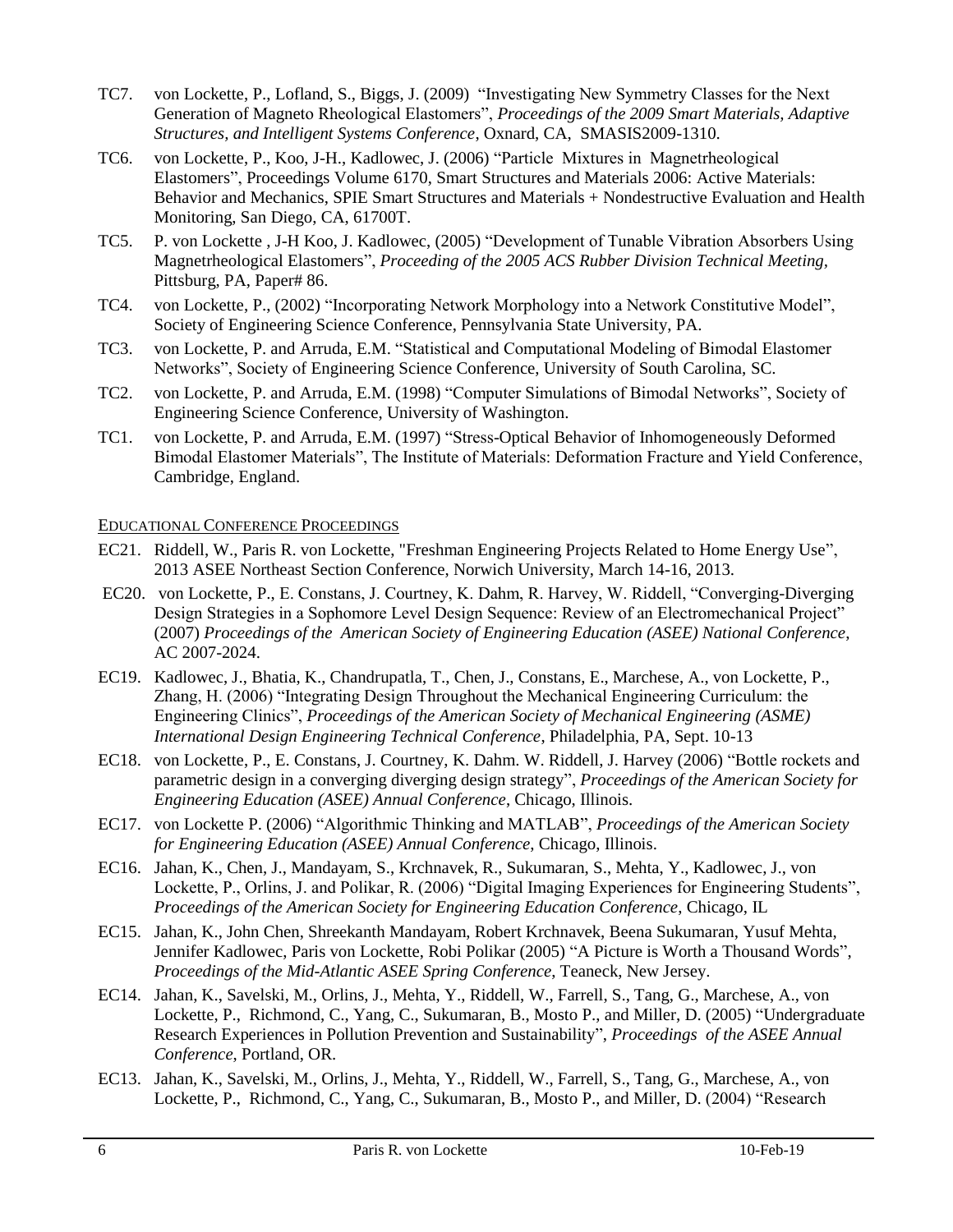Experiences in Pollution Prevention and Sustainability", *Proceedings of the 3rd ASEE International Colloquium on Engineering Education*, Beijing, China.

- EC12. Jahan, K., Savelski, M., Orlins, J., Mehta, Y., Riddell, W., Farrell, S., Tang, G., Marchese, A., von Lockette, P., Richmond, C., Yang, C., Sukumaran, B., Mosto P., and Miller, D. (2004) "Research Experiences in Pollution Prevention and Sustainability for Undergraduates", *Proceedings of the Mid-Atlantic ASEE Fall Conference*, Washington D.C.
- EC11. Jahan, K., Chen, J., Mandayam, S., Krchnavek, R., Sukumaran, B., Mehta, Y., Kadlowec, J., von Lockette, P., Polikar R., (2004) "Digital Imaging for Undergraduates", *Proceedings of the Mid-Atlantic ASEE Fall Conference*, Washington D.C.
- EC10. Jahan, K., Chen, J., Mandayam, S., Krchnavek, R., Sukumaran, B., Mehta, Y., Kadlowec, J., von Lockette, P., Polikar R., (2004) "Digital Imaging for Engineering Students", *Proceedings of the ASEE Annual Conference*, Salt Lake City, UT.
- EC9. Jahan, K., Chen, J., Mandayam, S., Krchnavek, R., Sukumaran, B., Mehta, Y., Kadlowec, J., von Lockette, P., Polikar R., (2003) "Digital Imaging Across the Curriculum", *Proceedings of the Mid-Atlantic ASEE Fall Conference*, Baltimore, MD.
- EC8. Kadlowec, J., von Lockette, P., Constans, E., Sukumaran, B. and Cleary, D. (2003) "Combining Laboratory Innovation and Design into Tools for Mechanics." *Proceedings of the American Society for Engineering Education Conference,* Nashville, TN
- EC7. Cleary, D., Kadlowec, J., Newell, J. and von Lockette, P. (2003) "Incorporation of Hands-on Learning into the Materials Science Curriculum." *Proceedings of the American Society for Engineering Education Conference,* Nashville, TN
- EC6. Kadlowec, J., von Lockette, P.,R. Constans, E., Sukumaran, B. and Cleary, D. (2002) "Visual Beams: Tools for Statics and Solid Mechanics." Proceedings *of the Frontiers in Education Conference*.
- EC5. Kadlowec, J., von Lockette, P., Constans, E., Sukumaran, B. and Cleary, D. (2002) "Hand-on Learning Tools for Engineering Mechanics." *Proceedings of the American Society for Engineering Education Conference,* Montreal, Canada.
- EC4. . K. Jahan, Hollar, K., Head, L. Constans, E., and von Lockette, P. (2002) "Getting Students to Think About Alternate Energy Sources", *Proceedings of the Annual ASEE Conference*, Montreal, QC.
- EC3 . Pearle, K., Cleary, D., Constans, E., Dainton, G., Farrell, S., Harvey, R., Head, L, Hollar, K, Hutto, D, Jahan, K., Johnson, C, Kadlowec, J., Orlins, J., Pietrucha, B. and von Lockette, P. (2002) "Using Your Brain to Build Teams that Work: A Study of the Freshman and Sophomore Engineering Clinics at Rowan University." *Proceedings of the American Society for Engineering Education Conference*, Education Research and Methods Division, Montreal, QC.
- EC2. Marchese, A., Constans, E., Dahm, K. , Hollar, K., Hutto, D., Johnson, F., Sun C., and von Lockette, P., Kadlowec, J., Cleary D., and Sukumaran, B. "The Sophomore Engineering Clinic I: Integrating Statics, Solid Mechanics and Product Development in a Sophomore Level Design Course (2001)", *Proceedings of the Annual ASEE Conference*, June 2001, Albuquerque, New Mexico.
- EC1. Chandrupatla, T.R, Chen, J.C., Constans, E., Gabler, H.C., Kadlowec, J., Marchese, A., von Lockette, P., and Zhang, H. (2001) "Engineering Clinics: Integrating Design throughout the ME Curriculum", *Proceedings of the International Mechanical Engineering Conference and Exposition*, New York, NY. Honorable Mention for Curriculum Innovation Award

INVITED TECHNICAL PRESENTATIONS

- IS8. Invited Talk: P. Von Lockette, "Multifield Processing of Multifield Composites", 2018 Materials Research Society (MRS) Fall Meeting, Boston, MA, November 2018.
- IS7. **Invited Talk: P. Von Lockette, "Multifield Processing of Multifield Composites"**, 71<sup>st</sup> International Center for Acoustics and Transducers (ICAT) Symposium, State College, PA, October 2018.
- IS6. Invited Talk: P. Von Lockette, "Magneto-Active Composites and Structures", 70th International Center for Acoustics and Transducers (ICAT) Symposium, State College, PA, October 2017.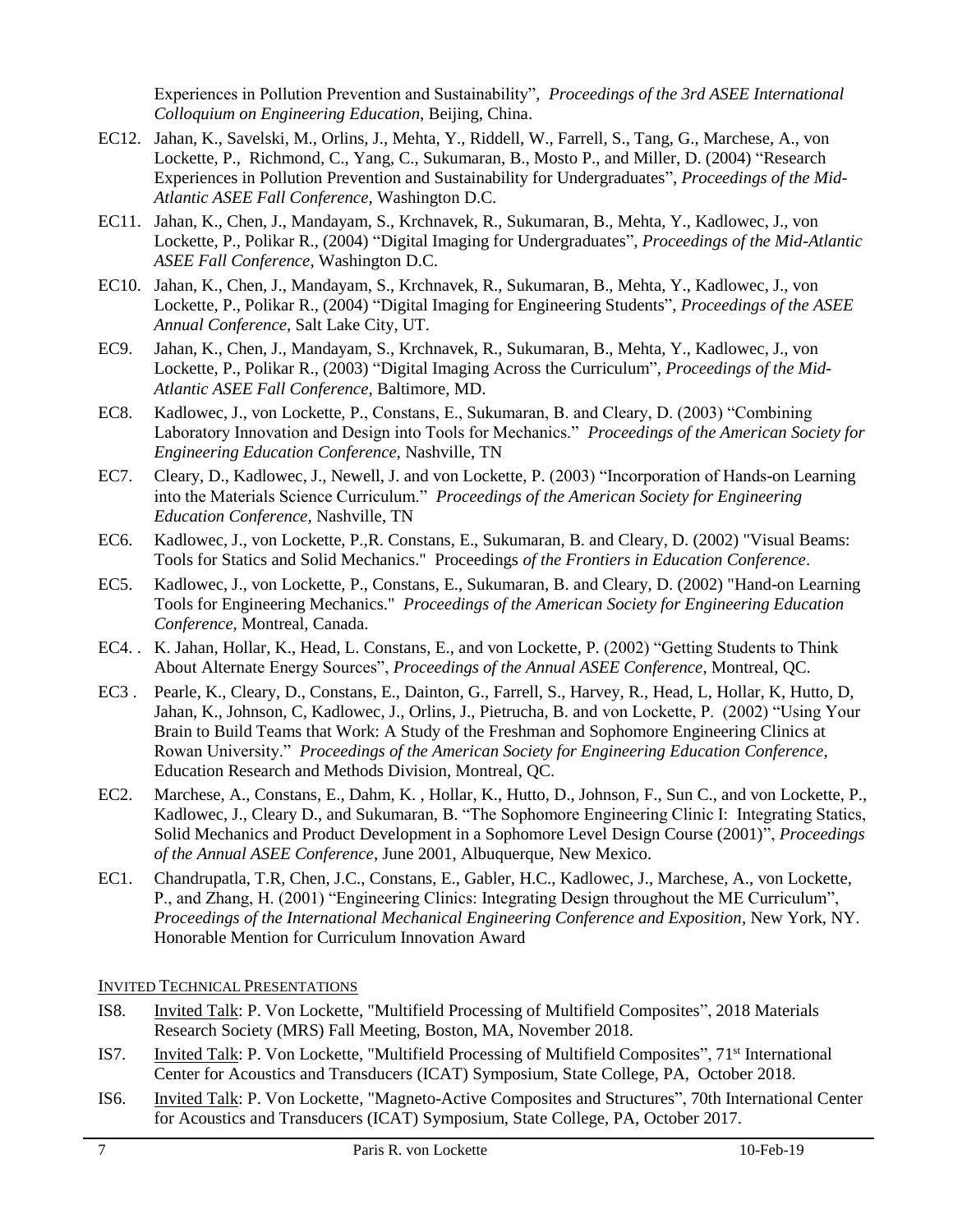- IS5. Invited Talk: P. von Lockette, "Magneto-active elastomer materials, composites, and structures", Materials Science and Engineering Departmental Seminar Series, Rutgers University, March 2013.
- IS4. Invited Talk: P. von Lockette, "Dynamic Response and Actuation in Magnetorheological Elastomers", Penn State University, Center for Acoustics and Vibration Seminar Series, April 2012.
- IS3. Invited Talk: P. von Lockette, "Investigating symmetry classes in magneto-rheological elastomers (MREs)", University of Pennsylvania, Mechanical Engineering Departmental Seminar Series, October 2011.
- IS2. Invited Talk: P. von Lockette, "Investigating new symmetry classes in magneto-rheological elastomers", Rutgers University Mechanical and Aerospace Engineering Department, Departmental Seminar Series, February 2011.
- IS1. Invited Talk: P. von Lockette , "Magnetorheological Elastomers: Particle Distributions and Tunable Vibration Absorbers", Drexel Seminar on Materials Research, April 2008.

# **STUDENT RESEARCH AND MENTORING**

### DOCTORAL AND MASTER'S THESES ADVISED

- T12. Anil Erol (expected 2019) "Modeling and Simulation of Dipole-Driven Smart Polymers", Doctoral Thesis, Penn State University, Mechanical Engineering.
- T11. Corey Breznak (expected 2020) "Multiscale Origins of Magnetic Signatures in Electromagnetically Responsive MEAM Parts", Doctoral Thesis, Penn State University, Mechanical Engineering.
- T10. Mathew Sinnott (expected 2019) "Bistable Micro-architectures in Magneto-Active Polymer Composites", *Master's Thesis, Penn State University Mechanical Engineering*.
- T9. Tyler Haussener (2016) " Determining the Effect of Increased Volume Fraction of Barium Ferrite in Magneto-Active Elastomers", *Master's Thesis, Penn State University Mechanical Engineering*.
- T8. Brett Cowan (2015) "Trade Space Exploration of a Magnetically Actuated Miura-Ori Structure", *Master's Thesis, Penn State University Mechanical Engineering*.
- T7. Katherine Leshkow (2015) "Designing and Fabricating a Magneto-Active Structure Capable of Forward Movement", *Master's Thesis, Penn State University Mechanical Engineering*.
- T6. Robert Sheridan (2014) "Numerical Simulation and Experimental Validation of the Large Deformation Bending and Folding Behavior of Magneto-Active Elastomer Composites", *Master's Thesis, Penn State University Mechanical Engineering*.
- T5. Juan Roche (2012) "Elasto-Magnetic Behavior in Hard- and Soft-MREs Including Demagnetizing Effects", *Master's Thesis, Rowan University Mechanical Engineering.*
- T4. Joseph Biggs (2010) "Investigating New Symmetry Classes for the Next Generation of Magnetorheological Elastomers", *Masters Thesis, Rowan University Mechanical Engineering.*
- T3. Larry Pologruto (2006) "MRE's in Tunable Vibration Absorbers", *Master's Thesis, Rowan University Mechanical Engineering*.
- T2. Steven Miller, (2004) "Design of Tunable Vibration Absorbers Using Pieozoceramic-Rubber Composites", *Master's Thesis*, *Rowan University Mechanical Engineering*.
- T1. Sarah Hart (2004) "Piezoelectric rubber composites for use in laser data transmission", *Master's Thesis*, *Rowan University Mechanical Engineering*.

### UNDERGRADUATE RESEARCH ADVISED

- UG22. Althoff, L. (2018)"Design and Fabrication of Magnetically Actuated Origami Structures." Mechanical and Nuclear Engineering Schuman Scholar.
- UG22. Watson, N. (2018) "Additive Manufacturing of Magnetic Materials." Sponsored Research.
- UG24. Murt, D. (2017) "Altering Buckling Loads in Magnetically Sensitive Columns." Schreyer Honors Thesis.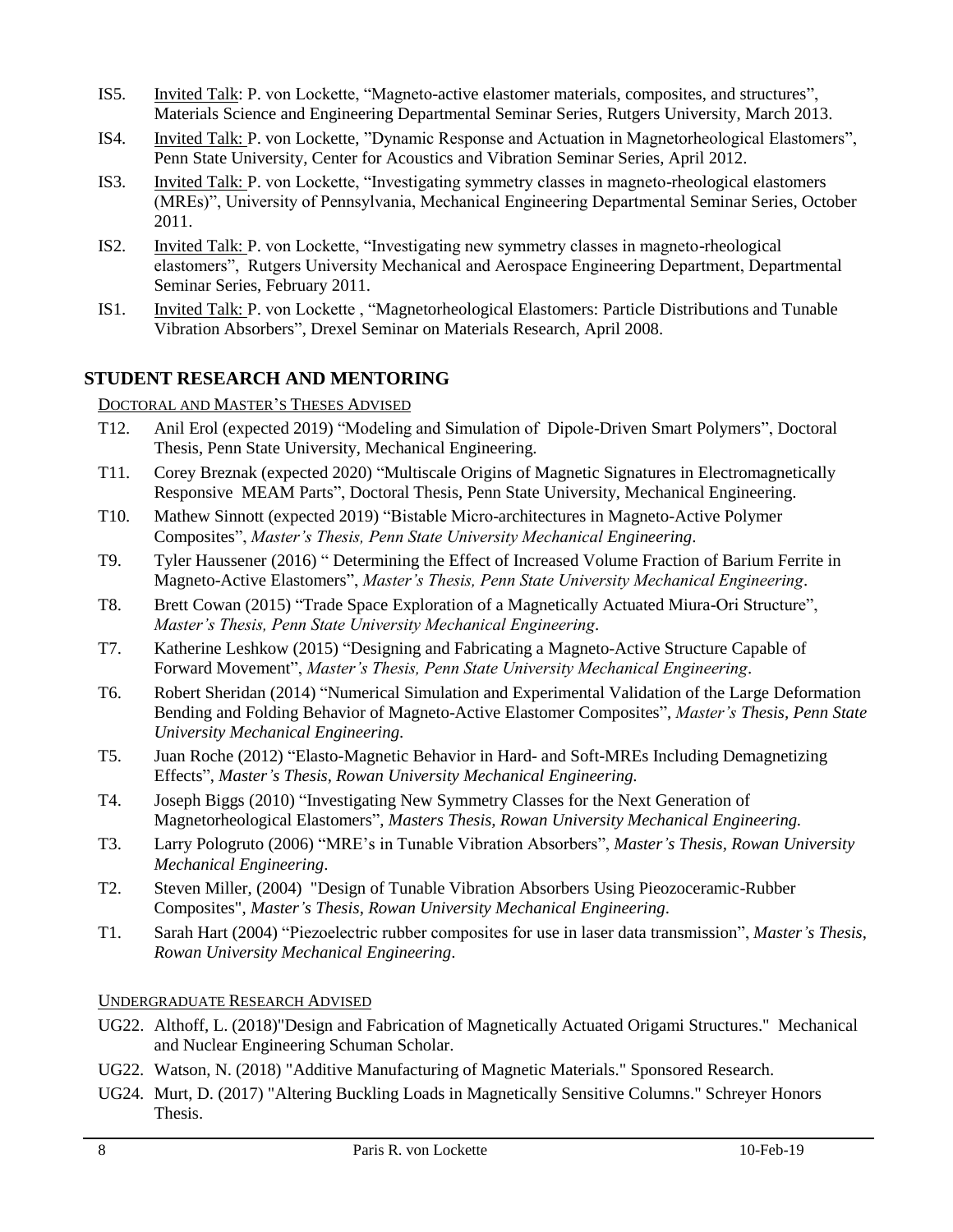- UG23. Li, K. (2017) "Simulation and Fabrication of Magnetic Elastomer Devices in Low Reynolds Fluid Flow." Schreyer Honors Thesis, Sponsored Research.
- UG21. Haelsig, A. (2017) "Developing of a 4D Printing Process for Magnetically Active Elastomer." Sponsored Research.
- UG20. Yost, L. (2016), Undergraduate, "Developing of a 4D Printing Process for Magnetically Active Elastomer." Sponsored Research.
- UG19. Bilyk, M. (2014) "Development of a 3D Printing System for Poled Magneto-Active Elastomers." (2014). Sponsored Research.
- UG18. Kassner, C., Riddell (Advisor).R. (Co-Advisor) (2013) "Systematic Investigation of Magnetostriction in Composite Magnetorheological Elastomers: the Effect of Particle Shape, Alignment, and Volume Fraction", Rowan STEM Conference.
- UG17. Gedrimas, N., Holsman, N., Larson, B-A, von Lockette, P. R.(co-Advisor), Riddell, W. (Advisor) (2013) "The Mechanics of Single-Fiber Pull-Out", Rowan STEM Conference.
- UG16. Thompson, E., Rycek, J., Mcclemore, C., von Lockette, P., (2013) "Dielectric Elastomer Actuation Optimization at Rowan University", Rowan STEM Conference.
- UG15. Cosgrove, J., Jacobs, B., Sennstrom, I. , Wasserman, J. von Lockette, P. (2011) "MRE Applications", Rowan STEM Conference.
- UG14. Clohessy, A., Carderelli, A., Silbernagel, M., Riddell, W. (co-advisor), von Lockette, P. (advisor) (2011) "Fiber Mechanics Study", Rowan STEM Conference.
- UG13. Roche, J , Lofland, S. (co-advisor), von Lockette, P. (2011) "Study of Hard-and Soft-Magnetorheological Elastomers (MRE's) Actuation Capabilities", Comsol Users Conference, 2011, Boston, MA.
- UG12. Rosenthal, A., Tigue, J., Zee, J., von Lockette, P. (2010) Fiber Mechanics Study", Rowan STEM Conference.
- UG11. Babock, M, Mineroff, J, Lofland, S. (co-advisor), von Lockette, P. (advisor) (2010) "Magnetorheological Elastomers in Damped Free Vibration Testing", Rowan STEM Conference.
- UG10 Forosisky, E., Marino, D., Riddel, W (co-advisor), von Lockette (advisor) (2009) "Fiber-Matrix Interface Analysis", Rowan STEM Conference.
- UG9. Biggs, Joseph, Lofland, S. (co-advisor), von Lockette, P.(advisor) (2009) "Investigation of Magnetorheological Elastomers Made from Hard vs. Soft Magnetic Particles", Comsol Users Conference, Boston, MA.
- UG8. Anderson, K., Bravoco, Rocco, Hargrave, W., Lofland (co-advisor), S., von Lockette, P. (advisor) (2009) "Dynamic Shear of Magnetorheological Elastomers", Rowan STEM Conference.
- UG7. Ndonga, G., Naik, D., and von Lockette, P. (2008) "Comparison of Quasti-Static Compression and Shear Response of Magnetorheological Elastomers", Rowan STEM Conference.
- UG6. Ndonga, G.,. Naik, F., and von Lockette, P.(2008) "Comparison of Quasti-Static Compression and Shear Response of Magnetorheological Elastomers", ASME Regional Student Conference, 2008.
- UG5. Dermond, M., Hart, D., von Lockette, P. (2007) "Comparison of Bimodal and unimodal particle distributions for use in Magnetorheological Elastomers", *Proceedings of the National Conference on Undergraduate Research*.
- UG4. Kuzan, D., Warner, J. and von Lockette, P. (2005) "Design of tunable vibration absorbers using magnetorheological elastomers", ACS Rubber Division Student Conference, Pittsburgh, PA.
- UG3. Greg Misiak and von Lockette, P. (2005)"Development of a Fog Chamber for Laser Attenuation Experiments", ASME Regional Student Conference.
- UG2. Michael Duffy and von Lockette, P.R (2002) "Laser Audio: Piezoelectric-Rubber Composites for use in laser data transmission", ASME Regional Student Conference.
- UG1. Hart, S., von Lockette, P. (2001) "Piezoelectric rubber composites for use in laser data transmission", ASME Regional Student Conference.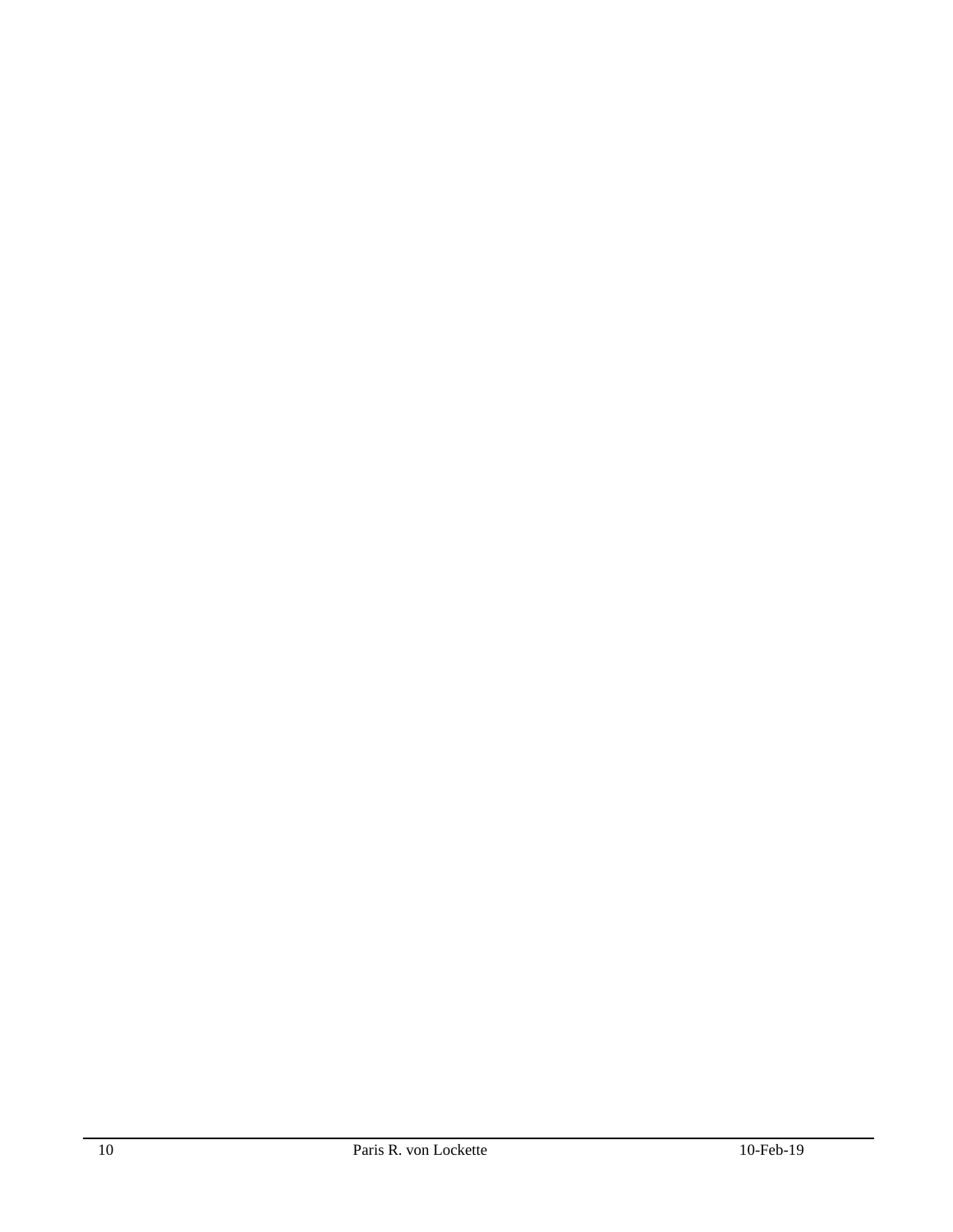### **HONORS AND AWARDS**

- Trailblazer Award, Rowan University Harley Flack Mentoring Program (2008)
- National Science Foundation Minority Graduate Research Fellowship (1993)

# **SERVICE ACTIVITIES**

#### SERVICE TO THE DEPARTMENT - PENN STATE UNIVERSITY

- Promotion and Tenure Committee, Member,(September 2015 Present)
- Search Committee
	- o Robotics, Chair (2018 present)
	- o Emerging Topics / Solid Mechanics, Member (2015 2018)
- Written English Competency Exam Committee, Member (2015 2018)
- Solid Mechanics Candidacy Exam Committee
	- o Written Examiner (2013 2016, 2018)
	- o Oral Examiner (2014)
- Graduate Recruitment Committee, Member (2015 2018)

#### SERVICE TO THE DEPARTMENT – ROWAN UNIVERSITY

- Admissions/Transfers Committee (2004 2011, 2012)
- Mechanical Engineering Faculty Search Committees (2002, 2005, 2007)
- Jr/Sr Clinic Discipline Manager (2004 2010)
- Sophomore Clinic Discipline Manager (2003 2004, 2012 2013)

### SERVICE TO THE COLLEGE – PENN STATE UNIVERSITY

• Graduate Council, elected (2015 - 2017)

### SERVICE TO THE COLLEGE – ROWAN UNIVERSITY

- College Computer Working Group  $(2007 2011, 2012 2013)$
- College Promotion Committee (2008 2010)
- Electrical and Computer Engineering Faculty Search Committee (2004)
- Sophomore Clinic Discipline Manager (2001, 2013)

### SERVICE TO THE UNIVERSITY - PENN STATE UNIVERSITY

• Graduate Council – Subcommittee on Academic Standards, Member. (2015 - 2017).

### SERVICE TO THE UNIVERSITY –ROWAN UNIVERSITY

- STEM Academy at Rowan (STAR), Program Creator (2009), Coordinator (2009 2012), Activity Leader (2013)
- Provost's Advisory Committee (2012 2013)
- Information Technology Search Committee (2010)
- University Scholarship Committee (2009 2010)
- University Professional Development Committee (2006 2007)
- University Retention and Recruitment Committee (2004 2006)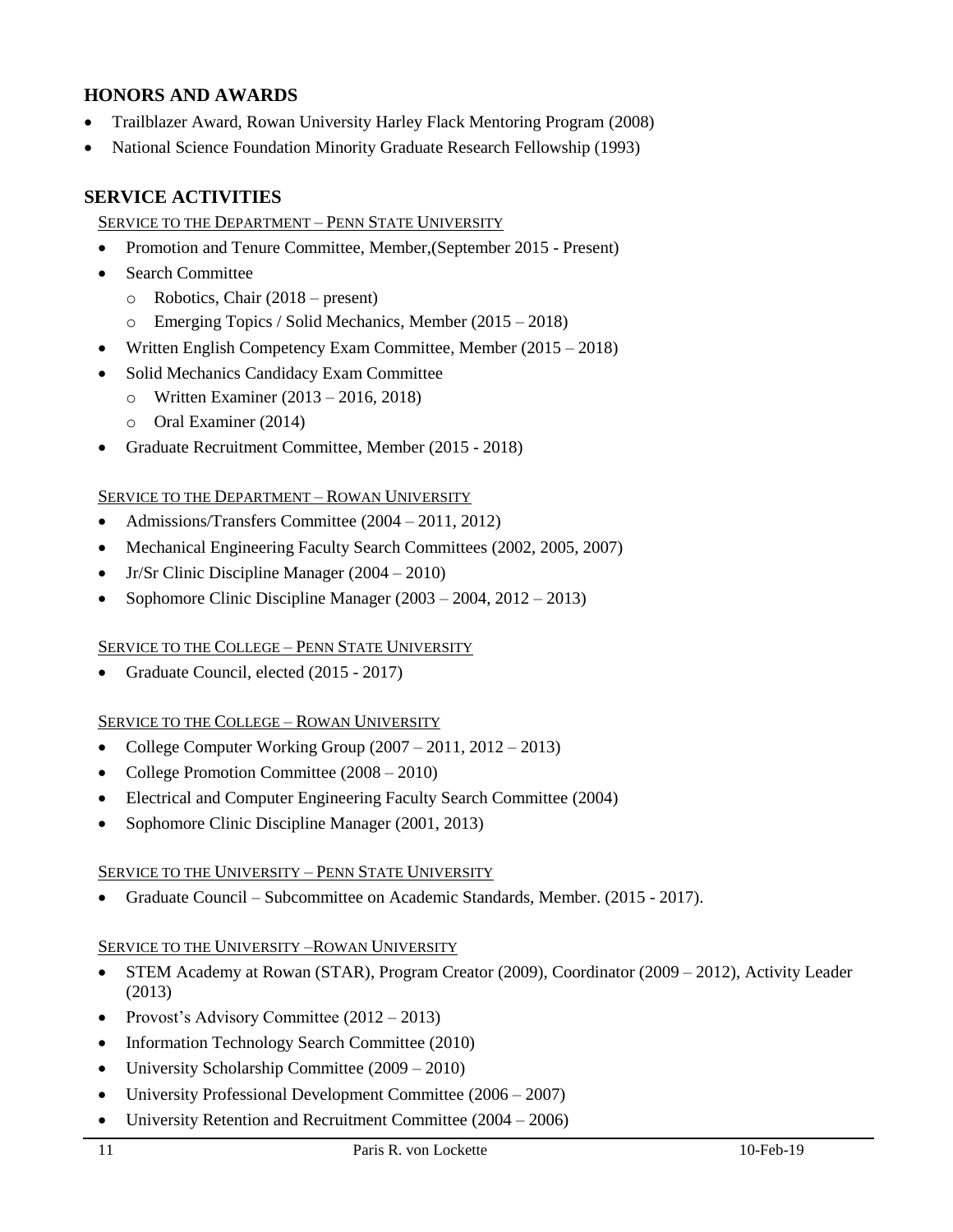- Rowan University Senate (2002 2004)
- University Curriculum Committee (2002 2004)

### SERVICE TO THE PROFESSION

- Society of Photographic Instrumentation Engineers (SPIE) Conference
	- o Session Chair (2018)
- ASME Smart Materials, Adaptive Structures, and Intelligent Systems (SMASIS) Conference
	- o Mechanics of Materials Symposium Track Co-Chair (2017 present)
	- o Technical Committee Member, Elected (2018 present)
	- o Special Session Co-organizer, "Active Materials and Structures for Origami Engineering" (2013)
	- o Session Chair (2012, 2015 2018)
- Reviewer: ASME SMASIS Conference, Journal of Mechanisms and Robotics, Journal of Intelligent Material Systems and Structure, Smart Materials and Structures, ASME-IDETC Conference , IEEE Transactions on Magnetics, NSF MRI Panelist, Georgian National Science Foundation Panelist, Polymer, Rubber Chemistry and Technology, Journal of Polymer Science Part B: Polymer Physics, ASEE Annual Conference on Engineering Education.

### PROFESSIONAL MEMBERSHIPS

- ASME (2002 present, discontinuous but totaling 10 years)
- SPIE  $(2005 present, discontinuous but totaling 5 years)$
- National Society of Black Engineers (NSBE) (1999 2005)

### SERVICE TO SOCIETY

- Invited Talk: "From Big Macs to Little MACS: The Magneto-Active Composites and Structures (MACS) Laboratory at Penn State", Penn State Black History Month PSU Scholars Program, State College, PA, 2017.
- Invited Talk: "Winning at the Game, Surviving and Thriving in STEM Majors: How and Why", National Conference on Higher Education, Philadelphia, PA, 2011.
- Saturday Academy: Creating Higher Aspirations and Minority Participation (C.H.A.M.P.) & Rowan University Mechanical Engineering (R.U.M.E), Program Creator (2005), Coordinator (2005 – 2010)
- Invited Talk: "How to Get an A: Raising Your Game", Pathways to Success Conference, Enon Tabernacle Baptist Church, Philadelphia, PA, 2008.
- Invited Talk: "How and Why to Survive in College", PIMS Conference, Stockton College, 2008.
- Invited Talk: "Winning at the Game: How and Why to Survive and Thrive in Engineering and the Sciences", National Black Student Leadership Development Conference, Washington, D.C., 2007.
- Invited Talk: "If You Wage War, Seek Guidance: Surviving and Thriving in College", Pathways to Success Conference, Enon Tabernacle Baptist Church, 2007.